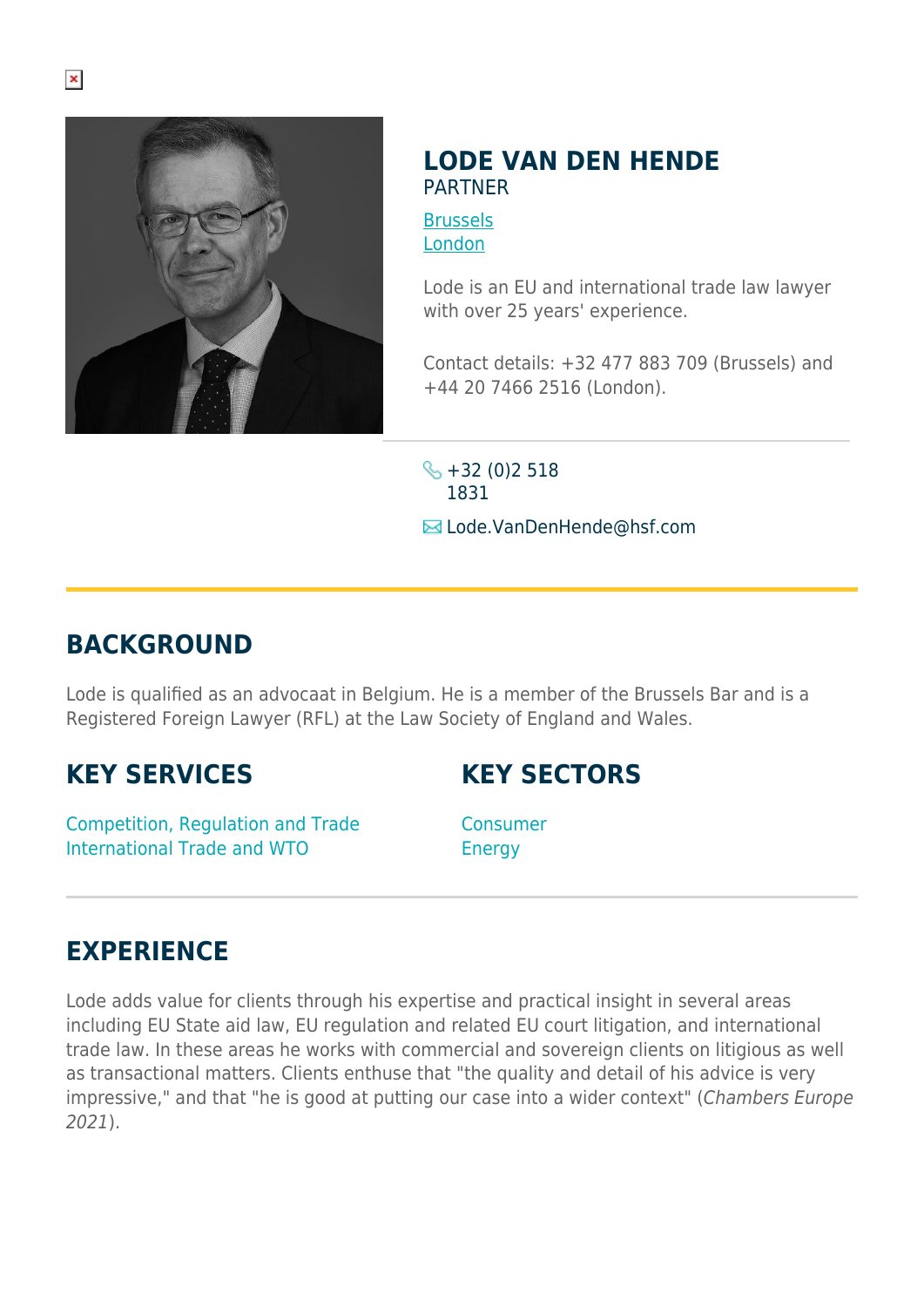Lode is an EU law specialist with specific expertise advising on State aid law and EU regulatory matters. In recent years he has been involved in numerous Phase II in-depth State aid investigations before the European Commission and in significant appeals of State aid decisions and related litigation in the EU and national courts. Lode advises governments granting aid, aid beneficiaries and third parties bringing complaints in relation to competitors receiving State aid. He is ranked as a 'Recommended' lawyer for Competition – State Aid by Who's Who Legal (2021) and is a co-author of the State aids division of Butterworths Competition Law Service, a leading practitioners' publication.

Lode routinely guides clients in their engagement with regulators and legislators in relation to EU and domestic proposals. He has considerable experience litigating in the EU courts and representing clients before the European Commission and can draw on his experience gained as a Member State representative in EU Treaty negotiations.

In the area of international trade, Lode has extensive experience advising both companies and sovereign governments on matters across the full spectrum of international trade law including in relation to trade policies and agreements, customs and market access issues and in trade defence proceedings. Lode also litigates in the WTO and regularly represents clients before the European Courts and the European Commission. Lode is ranked as a 'Leading Individual' by The Legal 500 UK (2022) for Trade, WTO, Anti-Dumping and Customs, with one client praising him as "…the stand-out partner for me. Thoughtful, insightful, very sharp and to the point. Excellent." (The Legal 500 UK, 2022). He is also ranked as a 'Recommended' lawyer for Trade & Customs by Who's Who Legal (2021).

Lode has significant experience representing clients active in a number of sectors, including energy, consumer goods, financial services, transport and logistics. He has a particular focus on energy sector where he regularly advises clients active in the power, oil, gas, and nuclear sectors on State aid, trade and regulatory matters. Lode is currently ranked as a 'Recommended' lawyers for Energy – Power/Electricity by Who's Who Legal (2021).

Lode's experience includes:

- advising a number of multinational companies in relation to European Commission State aid investigations into the tax ruling practices of EU Member States
- advice and assistance to several public and private entities on the potential consequences of Brexit for the future trade relationship between the EU and the UK and the UK and third countries
- advised a significant number of large low carbon electricity projects on EU State aid